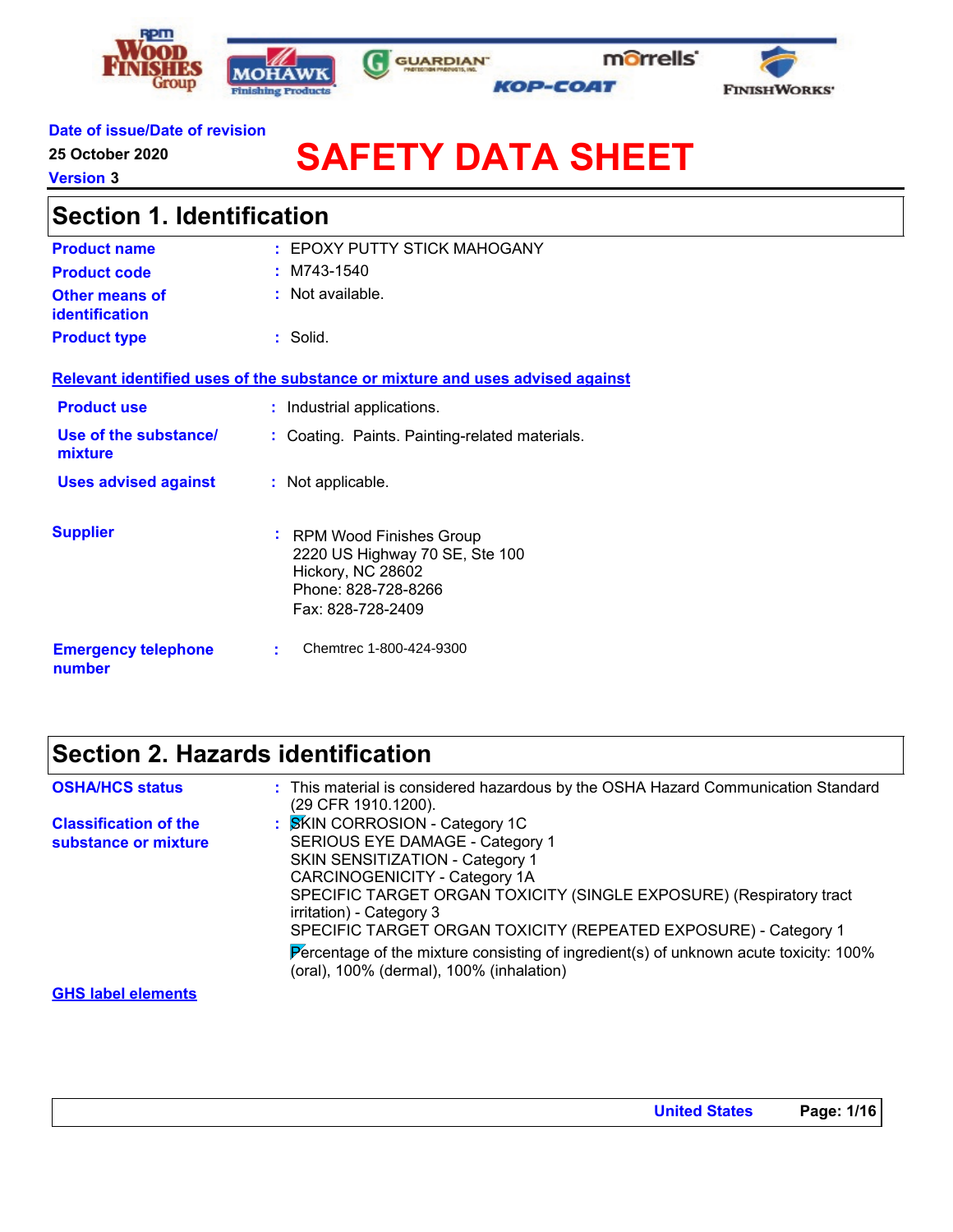**Product name EPOXY PUTTY STICK MAHOGANY**

## **Section 2. Hazards identification**

| <b>Hazard pictograms</b>                   | ŧ.                                                                                                                                                                                                                                                                                                                                                                                                                                                                                                                                                                                                                                                                                                                                                                                 |
|--------------------------------------------|------------------------------------------------------------------------------------------------------------------------------------------------------------------------------------------------------------------------------------------------------------------------------------------------------------------------------------------------------------------------------------------------------------------------------------------------------------------------------------------------------------------------------------------------------------------------------------------------------------------------------------------------------------------------------------------------------------------------------------------------------------------------------------|
| <b>Signal word</b>                         | : Danger                                                                                                                                                                                                                                                                                                                                                                                                                                                                                                                                                                                                                                                                                                                                                                           |
| <b>Hazard statements</b>                   | $\mathcal{C}$ Zauses severe skin burns and eye damage.<br>May cause an allergic skin reaction.<br>May cause respiratory irritation.<br>May cause cancer.<br>Causes damage to organs through prolonged or repeated exposure.                                                                                                                                                                                                                                                                                                                                                                                                                                                                                                                                                        |
| <b>Precautionary statements</b>            |                                                                                                                                                                                                                                                                                                                                                                                                                                                                                                                                                                                                                                                                                                                                                                                    |
| <b>Prevention</b>                          | : Øbtain special instructions before use. Do not handle until all safety precautions have<br>been read and understood. Wear protective gloves, protective clothing and eye or face<br>protection. Use only outdoors or in a well-ventilated area. Do not breathe dust. Do not<br>eat, drink or smoke when using this product. Wash thoroughly after handling.<br>Contaminated work clothing must not be allowed out of the workplace.                                                                                                                                                                                                                                                                                                                                              |
| <b>Response</b>                            | : F exposed or concerned: Get medical advice or attention. IF INHALED: Remove<br>person to fresh air and keep comfortable for breathing. Immediately call a POISON<br>CENTER or doctor. IF SWALLOWED: Immediately call a POISON CENTER or doctor.<br>Rinse mouth. Do NOT induce vomiting. IF ON SKIN (or hair): Take off immediately all<br>contaminated clothing. Rinse skin with water. Immediately call a POISON CENTER or<br>doctor. Wash contaminated clothing before reuse. IF ON SKIN: Wash with plenty of<br>water. If skin irritation or rash occurs: Get medical advice or attention. IF IN EYES:<br>Rinse cautiously with water for several minutes. Remove contact lenses, if present and<br>easy to do. Continue rinsing. Immediately call a POISON CENTER or doctor. |
| <b>Storage</b>                             | : Store locked up. Store in a well-ventilated place. Keep container tightly closed.                                                                                                                                                                                                                                                                                                                                                                                                                                                                                                                                                                                                                                                                                                |
| <b>Disposal</b>                            | Dispose of contents and container in accordance with all local, regional, national and<br>international regulations.                                                                                                                                                                                                                                                                                                                                                                                                                                                                                                                                                                                                                                                               |
| <b>Supplemental label</b><br>elements      | : Sanding and grinding dusts may be harmful if inhaled. This product contains crystalline<br>silica which can cause lung cancer or silicosis. The risk of cancer depends on the<br>duration and level of exposure to dust from sanding surfaces or mist from spray<br>applications. Emits toxic fumes when heated.                                                                                                                                                                                                                                                                                                                                                                                                                                                                 |
| <b>Hazards not otherwise</b><br>classified | : None known.                                                                                                                                                                                                                                                                                                                                                                                                                                                                                                                                                                                                                                                                                                                                                                      |

## **Section 3. Composition/information on ingredients**

| <b>Substance/mixture</b> | : Mixture                    |
|--------------------------|------------------------------|
| <b>Product name</b>      | : EPOXY PUTTY STICK MAHOGANY |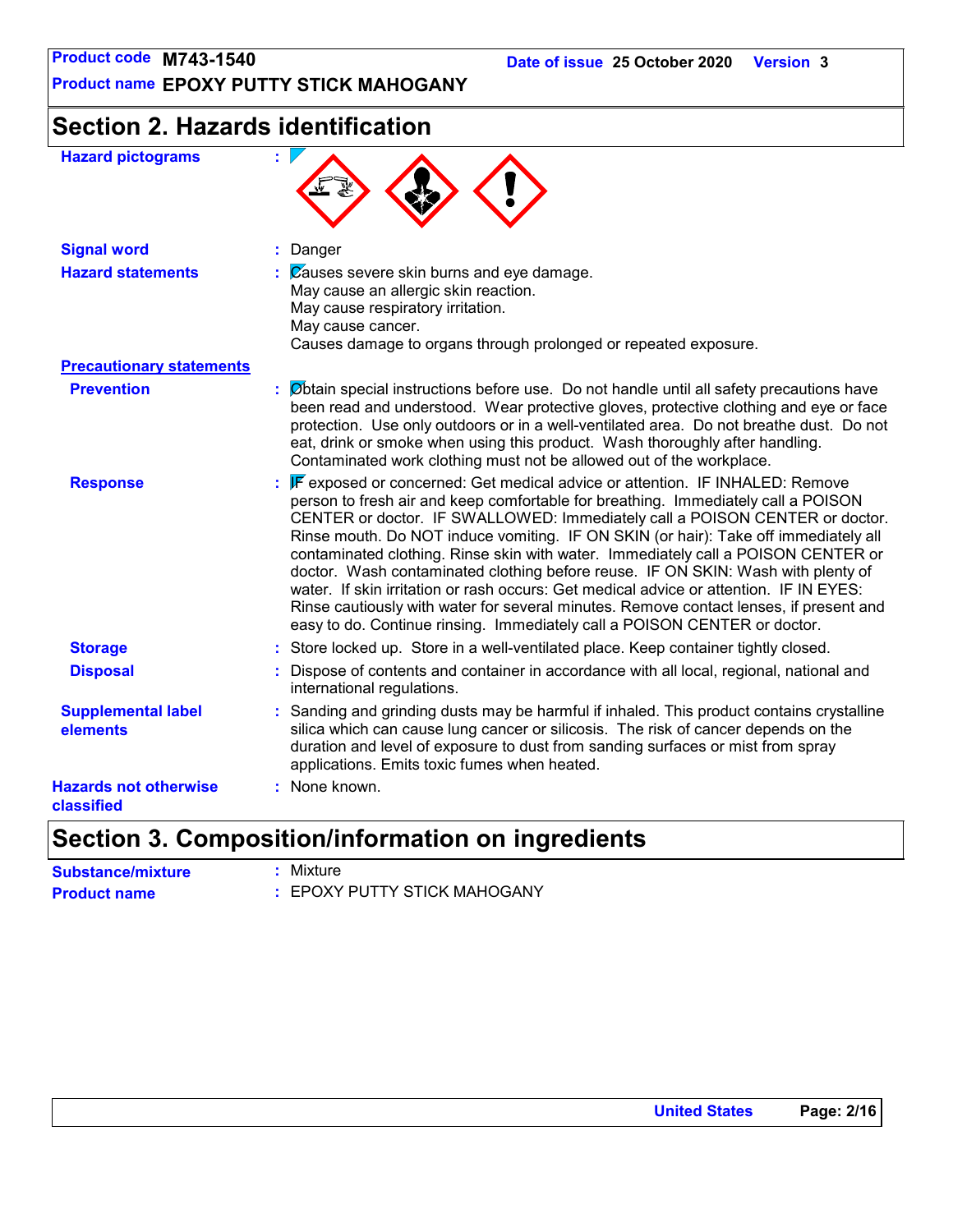## **Section 3. Composition/information on ingredients**

| <b>Ingredient name</b>                                                   | $\frac{9}{6}$    | <b>CAS number</b> |
|--------------------------------------------------------------------------|------------------|-------------------|
| $ \overline{V}$ alc, not containing asbestiform fibres                   | l≥90             | 14807-96-6        |
| glass, oxide, chemicals                                                  | ≥75 - ≤90        | 65997-17-3        |
| bis-[4-(2,3-epoxipropoxi)phenyl]propane                                  | ≥75 - ≤90        | 1675-54-3         |
| Poly[oxy(methyl-1,2-ethanediyl)], α-hydro-ω-hydroxy-, ether with         | $≥50 - ≤75$      | 72244-98-5        |
| 2,2-bis(hydroxymethyl)-1,3-propanediol (4:1), 2-hydroxy-3-mercaptopropyl |                  |                   |
| ether                                                                    |                  |                   |
| Epoxy resin (MW $\leq$ 700)                                              | l≥10 - ≤20       | 25068-38-6        |
| 2,4,6-tris(dimethylaminomethyl)phenol                                    | 210 - ≤14        | $90 - 72 - 2$     |
| diiron trioxide                                                          | $\geq 1.0 - 5.0$ | 1309-37-1         |
| bis[(dimethylamino)methyl]phenol                                         | $\geq 1.0 - 5.0$ | 71074-89-0        |
| crystalline silica, respirable powder (<10 microns)                      | $\geq 1.0 - 5.0$ | 14808-60-7        |
| carbon black, respirable powder                                          | 1.0≤ا            | 1333-86-4         |

SUB codes represent substances without registered CAS Numbers.

Any concentration shown as a range is to protect confidentiality or is due to batch variation.

**There are no additional ingredients present which, within the current knowledge of the supplier and in the concentrations applicable, are classified as hazardous to health or the environment and hence require reporting in this section.**

**Occupational exposure limits, if available, are listed in Section 8.**

## **Section 4. First aid measures**

**Description of necessary first aid measures** If ingestion, irritation, any type of overexposure or symptoms of overexposure occur during or persists after use of this product, contact a POISON CONTROL CENTER, EMERGENCY ROOM OR PHYSICIAN immediately; have Safety Data Sheet information available. Never give anything by mouth to an unconscious or convulsing person.

| <b>Eye contact</b>  | : Check for and remove any contact lenses. Immediately flush eyes with running water for<br>at least 15 minutes, keeping eyelids open. Seek immediate medical attention.                               |
|---------------------|--------------------------------------------------------------------------------------------------------------------------------------------------------------------------------------------------------|
| <b>Inhalation</b>   | : Remove to fresh air. Keep person warm and at rest. If not breathing, if breathing is<br>irregular or if respiratory arrest occurs, provide artificial respiration or oxygen by trained<br>personnel. |
| <b>Skin contact</b> | : Remove contaminated clothing and shoes. Wash skin thoroughly with soap and water<br>or use recognized skin cleanser. Do NOT use solvents or thinners.                                                |
| <b>Ingestion</b>    | : If swallowed, seek medical advice immediately and show this container or label. Keep<br>person warm and at rest. Do NOT induce vomiting.                                                             |

### **Most important symptoms/effects, acute and delayed**

| <b>Potential acute health effects</b> |                                                                                         |
|---------------------------------------|-----------------------------------------------------------------------------------------|
| <b>Eye contact</b>                    | $\therefore$ $\emptyset$ auses serious eye damage.                                      |
| <b>Inhalation</b>                     | : May cause respiratory irritation.                                                     |
| <b>Skin contact</b>                   | $\therefore$ $\mathbb{Z}$ auses severe burns. May cause an allergic skin reaction.      |
| <b>Ingestion</b>                      | : No known significant effects or critical hazards.                                     |
| Over-exposure signs/symptoms          |                                                                                         |
| <b>Eye contact</b>                    | $\therefore$ Adverse symptoms may include the following:<br>pain<br>watering<br>redness |

**United States Page: 3/16**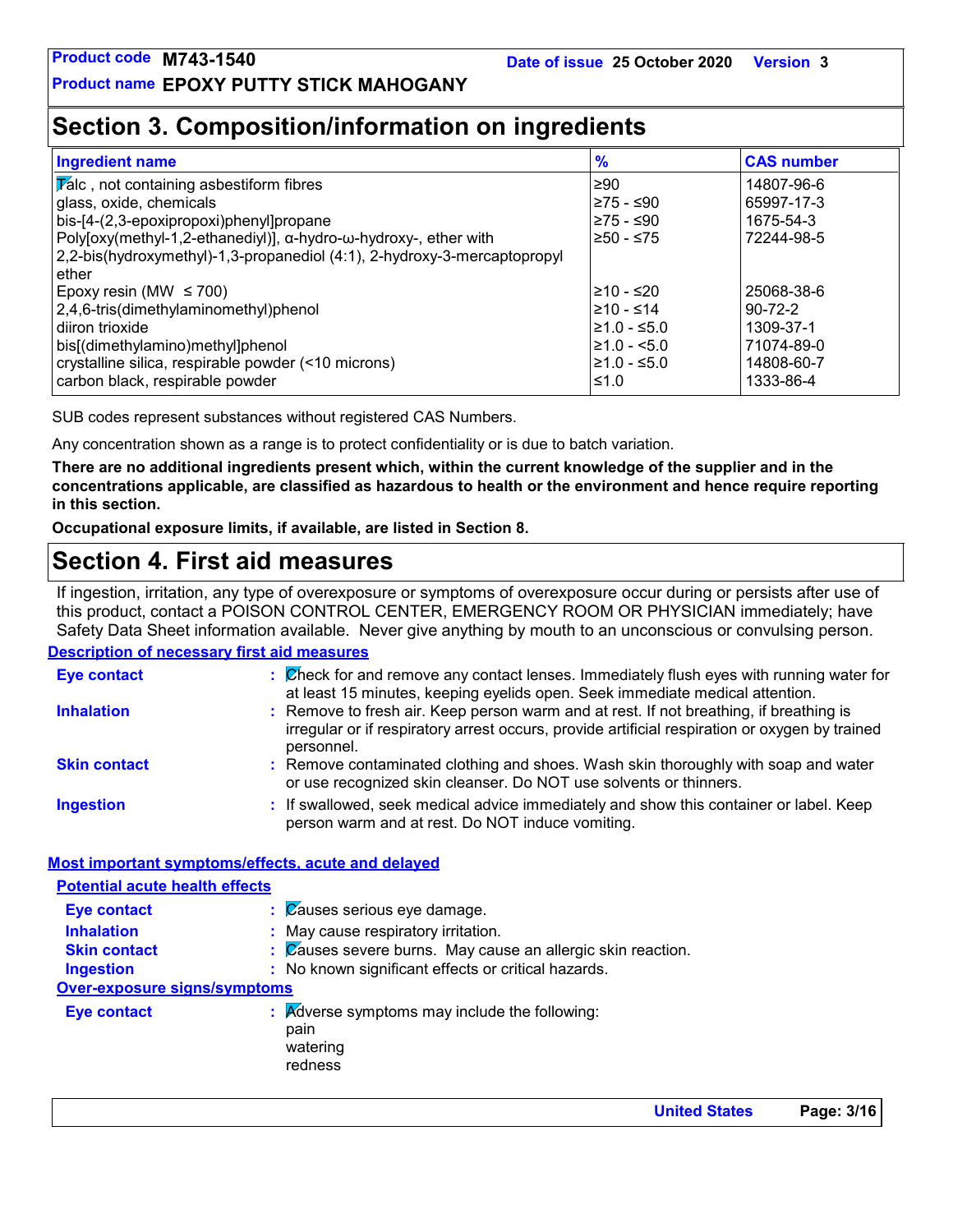## **Section 4. First aid measures**

| <b>Inhalation</b>                 | : Adverse symptoms may include the following:<br>respiratory tract irritation<br>coughing                                                                                                                                                                                                                                                                                                                       |
|-----------------------------------|-----------------------------------------------------------------------------------------------------------------------------------------------------------------------------------------------------------------------------------------------------------------------------------------------------------------------------------------------------------------------------------------------------------------|
| <b>Skin contact</b>               | : Adverse symptoms may include the following:<br>pain or irritation<br>redness<br>blistering may occur                                                                                                                                                                                                                                                                                                          |
| <b>Ingestion</b>                  | : Adverse symptoms may include the following:<br>stomach pains                                                                                                                                                                                                                                                                                                                                                  |
|                                   | <u>Indication of immediate medical attention and special treatment needed, if necessary</u>                                                                                                                                                                                                                                                                                                                     |
| <b>Notes to physician</b>         | : In case of inhalation of decomposition products in a fire, symptoms may be delayed.<br>The exposed person may need to be kept under medical surveillance for 48 hours.                                                                                                                                                                                                                                        |
| <b>Specific treatments</b>        | : No specific treatment.                                                                                                                                                                                                                                                                                                                                                                                        |
| <b>Protection of first-aiders</b> | : No action shall be taken involving any personal risk or without suitable training. If it is<br>suspected that fumes are still present, the rescuer should wear an appropriate mask or<br>self-contained breathing apparatus. It may be dangerous to the person providing aid to<br>give mouth-to-mouth resuscitation. Wash contaminated clothing thoroughly with water<br>before removing it, or wear gloves. |

**See toxicological information (Section 11)**

## **Section 5. Fire-fighting measures**

| <b>Extinguishing media</b>                               |                                                                                                                                                                                                     |
|----------------------------------------------------------|-----------------------------------------------------------------------------------------------------------------------------------------------------------------------------------------------------|
| <b>Suitable extinguishing</b><br>media                   | : Use an extinguishing agent suitable for the surrounding fire.                                                                                                                                     |
| <b>Unsuitable extinguishing</b><br>media                 | : None known.                                                                                                                                                                                       |
| <b>Specific hazards arising</b><br>from the chemical     | : No specific fire or explosion hazard.                                                                                                                                                             |
| <b>Hazardous thermal</b><br>decomposition products       | Decomposition products may include the following materials:<br>carbon oxides<br>nitrogen oxides<br>sulfur oxides<br>halogenated compounds<br>metal oxide/oxides                                     |
| <b>Special protective actions</b><br>for fire-fighters   | : Promptly isolate the scene by removing all persons from the vicinity of the incident if<br>there is a fire. No action shall be taken involving any personal risk or without suitable<br>training. |
| <b>Special protective</b><br>equipment for fire-fighters | : Fire-fighters should wear appropriate protective equipment and self-contained breathing<br>apparatus (SCBA) with a full face-piece operated in positive pressure mode.                            |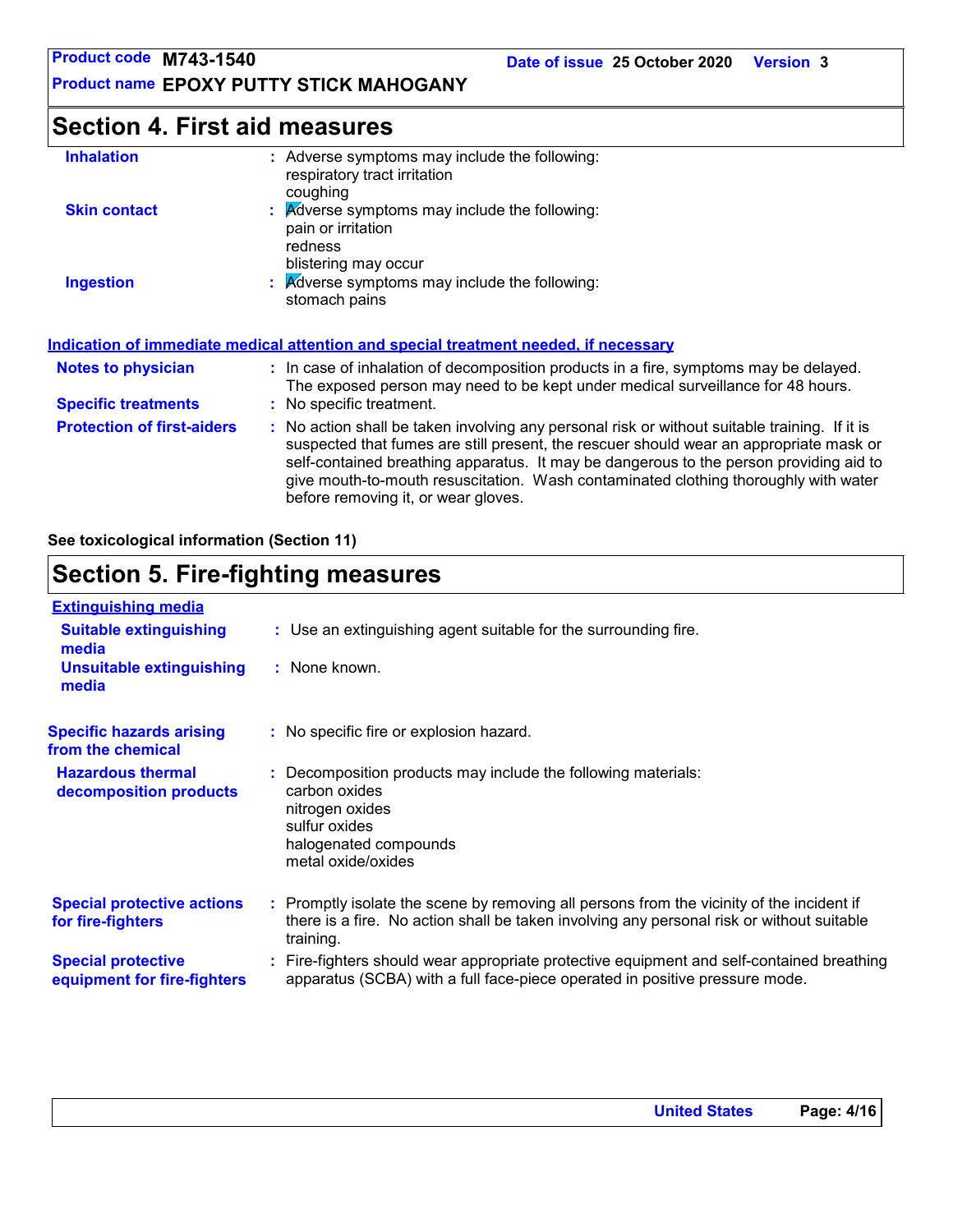## **Section 6. Accidental release measures**

| <b>Personal precautions, protective equipment and emergency procedures</b> |
|----------------------------------------------------------------------------|
|----------------------------------------------------------------------------|

| For non-emergency<br>personnel                               | : No action shall be taken involving any personal risk or without suitable training.<br>Evacuate surrounding areas. Keep unnecessary and unprotected personnel from<br>entering. Do not touch or walk through spilled material. Provide adequate ventilation.<br>Wear appropriate respirator when ventilation is inadequate. Put on appropriate<br>personal protective equipment.                                                               |  |
|--------------------------------------------------------------|-------------------------------------------------------------------------------------------------------------------------------------------------------------------------------------------------------------------------------------------------------------------------------------------------------------------------------------------------------------------------------------------------------------------------------------------------|--|
| For emergency responders                                     | : If specialized clothing is required to deal with the spillage, take note of any information in<br>Section 8 on suitable and unsuitable materials. See also the information in "For non-<br>emergency personnel".                                                                                                                                                                                                                              |  |
| <b>Environmental precautions</b>                             | : Avoid dispersal of spilled material and runoff and contact with soil, waterways, drains<br>and sewers. Inform the relevant authorities if the product has caused environmental<br>pollution (sewers, waterways, soil or air).                                                                                                                                                                                                                 |  |
| <b>Methods and materials for containment and cleaning up</b> |                                                                                                                                                                                                                                                                                                                                                                                                                                                 |  |
| <b>Small spill</b>                                           | : Move containers from spill area. Avoid dust generation. Do not dry sweep. Vacuum<br>dust with equipment fitted with a HEPA filter and place in a closed, labeled waste<br>container. Place spilled material in a designated, labeled waste container. Dispose of<br>via a licensed waste disposal contractor.                                                                                                                                 |  |
| <b>Large spill</b>                                           | : Move containers from spill area. Approach release from upwind. Prevent entry into<br>sewers, water courses, basements or confined areas. Avoid dust generation. Do not<br>dry sweep. Vacuum dust with equipment fitted with a HEPA filter and place in a closed,<br>labeled waste container. Dispose of via a licensed waste disposal contractor. Note:<br>see Section 1 for emergency contact information and Section 13 for waste disposal. |  |

## **Section 7. Handling and storage**

### **Precautions for safe handling**

| <b>Protective measures</b>                       | : Put on appropriate personal protective equipment (see Section 8). Persons with a<br>history of skin sensitization problems should not be employed in any process in which<br>this product is used. Avoid exposure - obtain special instructions before use. Do not<br>handle until all safety precautions have been read and understood. Do not get in eyes<br>or on skin or clothing. Do not ingest. Use only with adequate ventilation. Wear<br>appropriate respirator when ventilation is inadequate. Keep in the original container or<br>an approved alternative made from a compatible material, kept tightly closed when not<br>in use. Empty containers retain product residue and can be hazardous. Do not reuse<br>container. |
|--------------------------------------------------|-------------------------------------------------------------------------------------------------------------------------------------------------------------------------------------------------------------------------------------------------------------------------------------------------------------------------------------------------------------------------------------------------------------------------------------------------------------------------------------------------------------------------------------------------------------------------------------------------------------------------------------------------------------------------------------------------------------------------------------------|
| <b>Special precautions</b>                       | : If this material is part of a multiple component system, read the Safety Data Sheet(s) for<br>the other component or components before blending as the resulting mixture may have<br>the hazards of all of its parts.                                                                                                                                                                                                                                                                                                                                                                                                                                                                                                                   |
| <b>Advice on general</b><br>occupational hygiene | : Eating, drinking and smoking should be prohibited in areas where this material is<br>handled, stored and processed. Workers should wash hands and face before eating,<br>drinking and smoking. Remove contaminated clothing and protective equipment before<br>entering eating areas. See also Section 8 for additional information on hygiene<br>measures.                                                                                                                                                                                                                                                                                                                                                                             |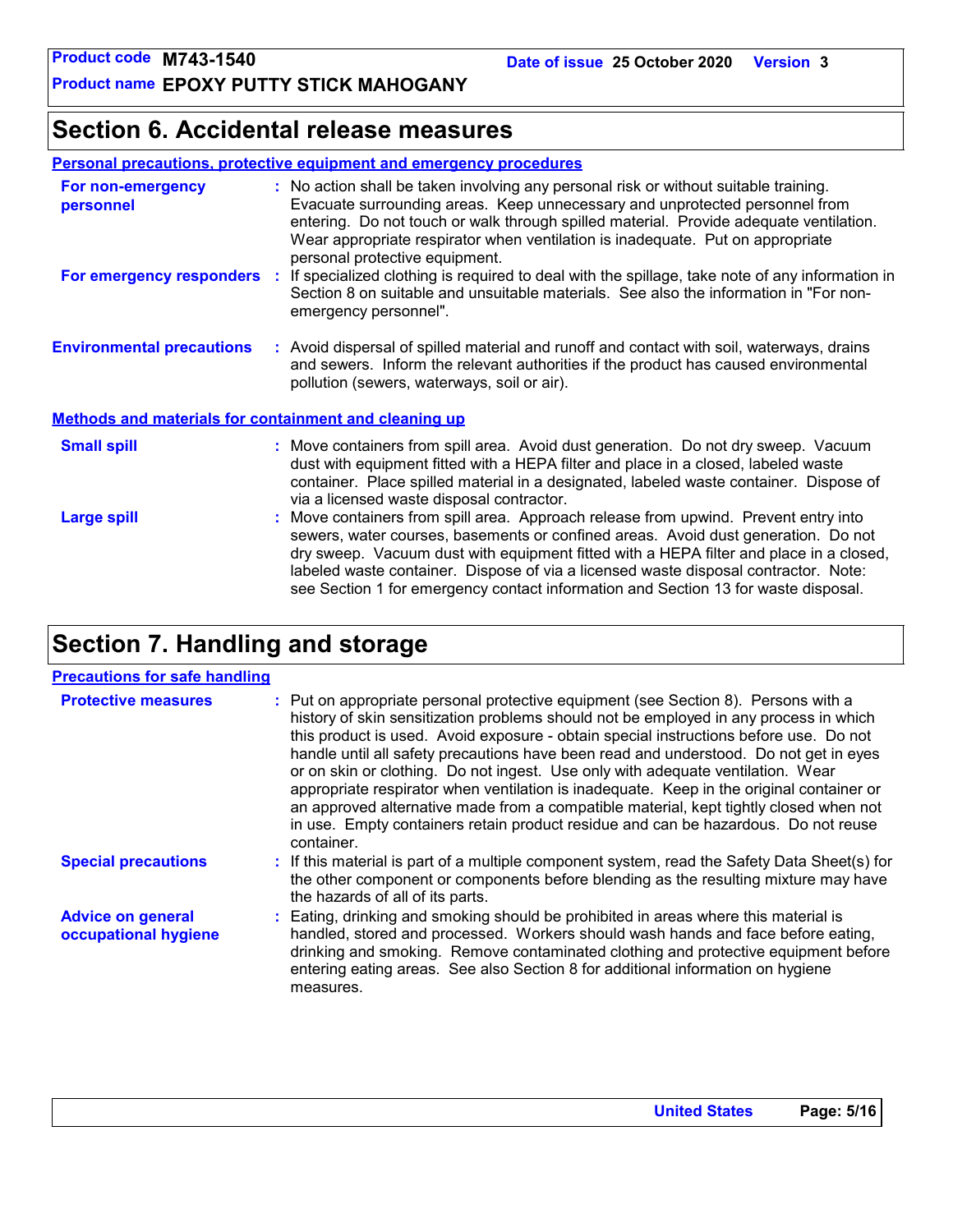## **Section 7. Handling and storage**

| <b>Conditions for safe storage,</b> | Do not store below the following temperature: $5^{\circ}$ C (41 $^{\circ}$ F). Store in accordance with                                                                                                                                                                                                                                                       |
|-------------------------------------|---------------------------------------------------------------------------------------------------------------------------------------------------------------------------------------------------------------------------------------------------------------------------------------------------------------------------------------------------------------|
| including any                       | local regulations. Store in original container protected from direct sunlight in a dry, cool                                                                                                                                                                                                                                                                  |
| <b>incompatibilities</b>            | and well-ventilated area, away from incompatible materials (see Section 10) and food<br>and drink. Store locked up. Keep container tightly closed and sealed until ready for use.<br>Containers that have been opened must be carefully resealed and kept upright to<br>prevent leakage. Do not store in unlabeled containers. Use appropriate containment to |
|                                     | avoid environmental contamination.                                                                                                                                                                                                                                                                                                                            |

## **Section 8. Exposure controls/personal protection**

### **Control parameters**

**Occupational exposure limits**

| <b>Ingredient name</b>                                           | <b>Exposure limits</b>                              |
|------------------------------------------------------------------|-----------------------------------------------------|
| $\sqrt{\mathbf{r}}$ alc, not containing asbestiform fibres       | ACGIH TLV (United States, 3/2019).                  |
|                                                                  | TWA: 2 mg/m <sup>3</sup> 8 hours. Form: Respirable  |
|                                                                  | OSHA PEL Z3 (United States).                        |
|                                                                  | TWA: $2 \text{ mg/m}^3$                             |
| glass, oxide, chemicals                                          | <b>OSHA PEL (United States).</b>                    |
|                                                                  | TWA: $15 \text{ mg/m}^3$                            |
|                                                                  | TWA: 5 mg/m <sup>3</sup> Form: Respirable           |
|                                                                  | TWA: 15 mg/m <sup>3</sup> Form: Total dust          |
|                                                                  | <b>ACGIH TLV (United States).</b>                   |
|                                                                  | TWA: 1 f/cc Form: Continuous filament glass         |
|                                                                  | fibers                                              |
|                                                                  | TWA: 5 mg/m <sup>3</sup> , (Inhalable) Form:        |
|                                                                  | Continuous filament glass fibers                    |
|                                                                  | TWA: 3 mg/m <sup>3</sup> Form: Respirable           |
|                                                                  | TWA: 10 mg/m <sup>3</sup> Form: Total dust          |
|                                                                  | ACGIH TLV (United States, 3/2019).                  |
|                                                                  | TWA: 5 mg/m <sup>3</sup> 8 hours. Form: Inhalable   |
|                                                                  | fraction                                            |
|                                                                  | TWA: 1 f/cc 8 hours. Form: Respirable fibers:       |
|                                                                  | length greater than 5 uM; aspect ratio equal to     |
|                                                                  | or greater than 3:1 as determined by the            |
|                                                                  | membrane filter method at 400-450X                  |
|                                                                  | magnification (4-mm objective) phase contrast       |
|                                                                  | illumination.                                       |
| bis-[4-(2,3-epoxipropoxi)phenyl]propane                          | None.                                               |
| Poly[oxy(methyl-1,2-ethanediyl)], α-hydro-ω-hydroxy-, ether with | None.                                               |
| 2,2-bis(hydroxymethyl)-1,3-propanediol (4:1),                    |                                                     |
| 2-hydroxy-3-mercaptopropyl ether                                 |                                                     |
| Epoxy resin (MW $\leq$ 700)                                      | None.                                               |
| 2,4,6-tris(dimethylaminomethyl)phenol                            | None.                                               |
| diiron trioxide                                                  | OSHA PEL (United States, 5/2018).                   |
|                                                                  | TWA: 10 mg/m <sup>3</sup> 8 hours. Form: Fume       |
|                                                                  | TWA: 5 mg/m <sup>3</sup> 8 hours. Form: Respirable  |
|                                                                  | fraction                                            |
|                                                                  | TWA: 15 mg/m <sup>3</sup> 8 hours. Form: Total dust |
|                                                                  | ACGIH TLV (United States, 3/2019).                  |
|                                                                  | TWA: 5 mg/m <sup>3</sup> 8 hours. Form: Respirable  |
|                                                                  | fraction                                            |
| bis[(dimethylamino)methyl]phenol                                 | None.                                               |
|                                                                  | Page: 6/16                                          |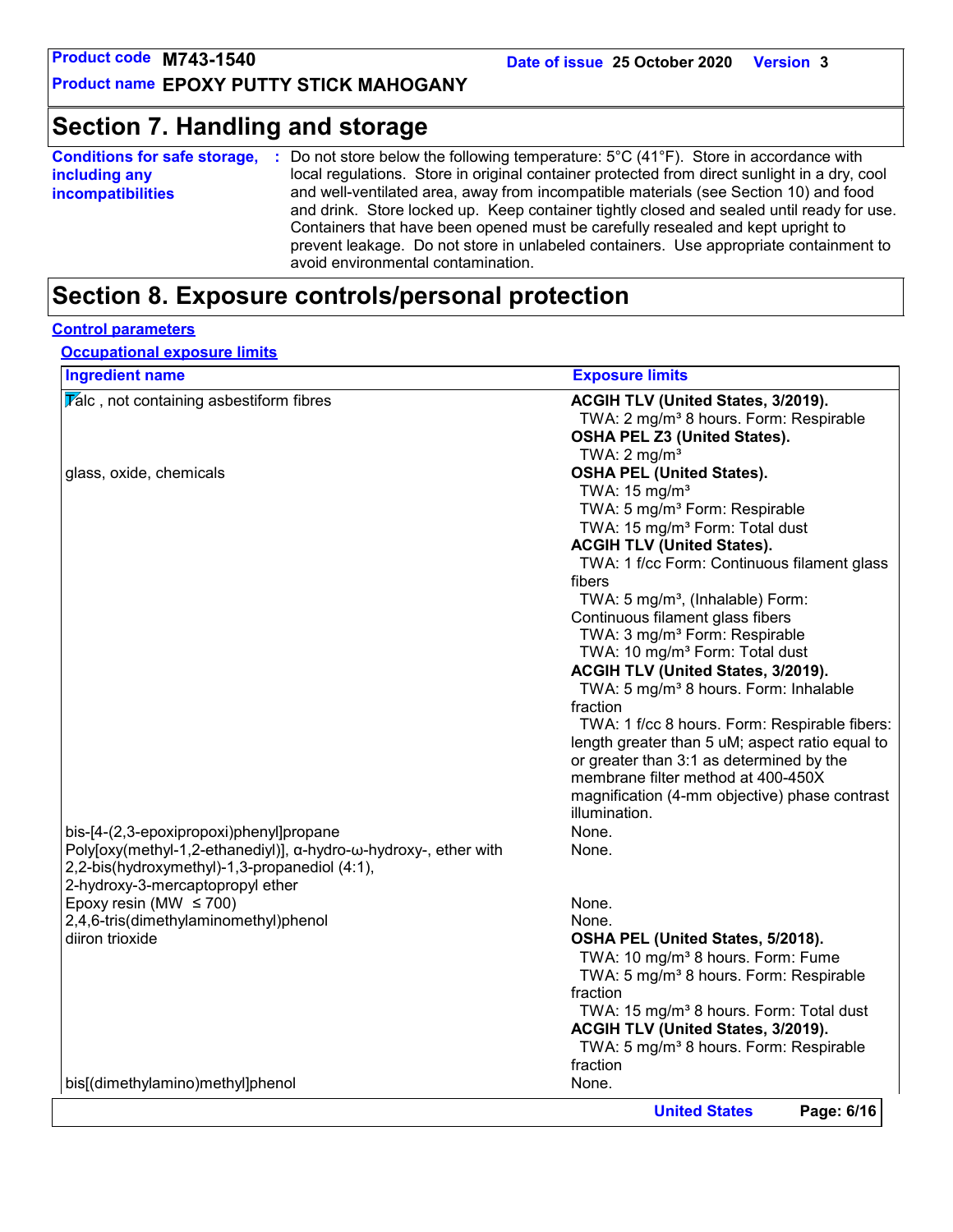**United States Page: 7/16**

**Product name EPOXY PUTTY STICK MAHOGANY**

## **Section 8. Exposure controls/personal protection**

| crystalline silica, respirable powder (<10 microns) | ACGIH TLV (United States, 3/2019).<br>TWA: 0.025 mg/m <sup>3</sup> 8 hours. Form: |
|-----------------------------------------------------|-----------------------------------------------------------------------------------|
|                                                     | Respirable                                                                        |
|                                                     | OSHA PEL Z3 (United States, 6/2016).                                              |
|                                                     | TWA: 10 mg/m <sup>3</sup> / (%SiO2+2) 8 hours. Form:                              |
|                                                     | Respirable                                                                        |
|                                                     | TWA: 250 mppcf / (%SiO2+5) 8 hours. Form:                                         |
|                                                     | Respirable                                                                        |
|                                                     | OSHA PEL (United States, 5/2018).                                                 |
|                                                     | TWA: 50 µg/m <sup>3</sup> 8 hours. Form: Respirable                               |
|                                                     | dust                                                                              |
| carbon black, respirable powder                     | ACGIH TLV (United States, 3/2019).                                                |
|                                                     | TWA: 3 mg/m <sup>3</sup> 8 hours. Form: Inhalable                                 |
|                                                     | fraction                                                                          |
|                                                     | OSHA PEL (United States, 5/2018).                                                 |
|                                                     | TWA: $3.5 \text{ mg/m}^3$ 8 hours.                                                |

| A            | $=$ Acceptable Maximum Peak                                  |             | = Potential skin absorption        |
|--------------|--------------------------------------------------------------|-------------|------------------------------------|
| <b>ACGIH</b> | = American Conference of Governmental Industrial Hygienists. | SR.         | $=$ Respiratory sensitization      |
| С            | $=$ Ceiling Limit                                            | SS          | $=$ Skin sensitization             |
|              | $=$ Fume                                                     | <b>STEL</b> | = Short term Exposure limit values |
| <b>IPEL</b>  | = Internal Permissible Exposure Limit                        | TD          | $=$ Total dust                     |
| <b>OSHA</b>  | = Occupational Safety and Health Administration.             | TLV         | = Threshold Limit Value            |
|              | $=$ Respirable                                               | TWA         | = Time Weighted Average            |
|              |                                                              |             |                                    |

Z = OSHA 29 CFR 1910.1200 Subpart Z - Toxic and Hazardous Substances

**Consult local authorities for acceptable exposure limits.**

| <b>Recommended monitoring</b><br>procedures       | : If this product contains ingredients with exposure limits, personal, workplace<br>atmosphere or biological monitoring may be required to determine the effectiveness of<br>the ventilation or other control measures and/or the necessity to use respiratory<br>protective equipment. Reference should be made to appropriate monitoring standards.<br>Reference to national guidance documents for methods for the determination of<br>hazardous substances will also be required. |
|---------------------------------------------------|---------------------------------------------------------------------------------------------------------------------------------------------------------------------------------------------------------------------------------------------------------------------------------------------------------------------------------------------------------------------------------------------------------------------------------------------------------------------------------------|
| <b>Appropriate engineering</b><br><b>controls</b> | : Use only with adequate ventilation. If user operations generate dust, fumes, gas, vapor<br>or mist, use process enclosures, local exhaust ventilation or other engineering controls<br>to keep worker exposure to airborne contaminants below any recommended or statutory<br>limits.                                                                                                                                                                                               |
| <b>Environmental exposure</b><br><b>controls</b>  | : Emissions from ventilation or work process equipment should be checked to ensure<br>they comply with the requirements of environmental protection legislation. In some<br>cases, fume scrubbers, filters or engineering modifications to the process equipment                                                                                                                                                                                                                      |

|                                                      | will be necessary to reduce emissions to acceptable levels.                                                                                                                                                                                                                                                                                                                                                                                                                 |
|------------------------------------------------------|-----------------------------------------------------------------------------------------------------------------------------------------------------------------------------------------------------------------------------------------------------------------------------------------------------------------------------------------------------------------------------------------------------------------------------------------------------------------------------|
| <b>Individual protection measures</b>                |                                                                                                                                                                                                                                                                                                                                                                                                                                                                             |
| <b>Hygiene measures</b>                              | : Wash hands, forearms and face thoroughly after handling chemical products, before<br>eating, smoking and using the lavatory and at the end of the working period.<br>Appropriate techniques should be used to remove potentially contaminated clothing.<br>Contaminated work clothing should not be allowed out of the workplace. Wash<br>contaminated clothing before reusing. Ensure that eyewash stations and safety<br>showers are close to the workstation location. |
| <b>Eye/face protection</b><br><b>Skin protection</b> | : Chemical splash goggles and face shield.                                                                                                                                                                                                                                                                                                                                                                                                                                  |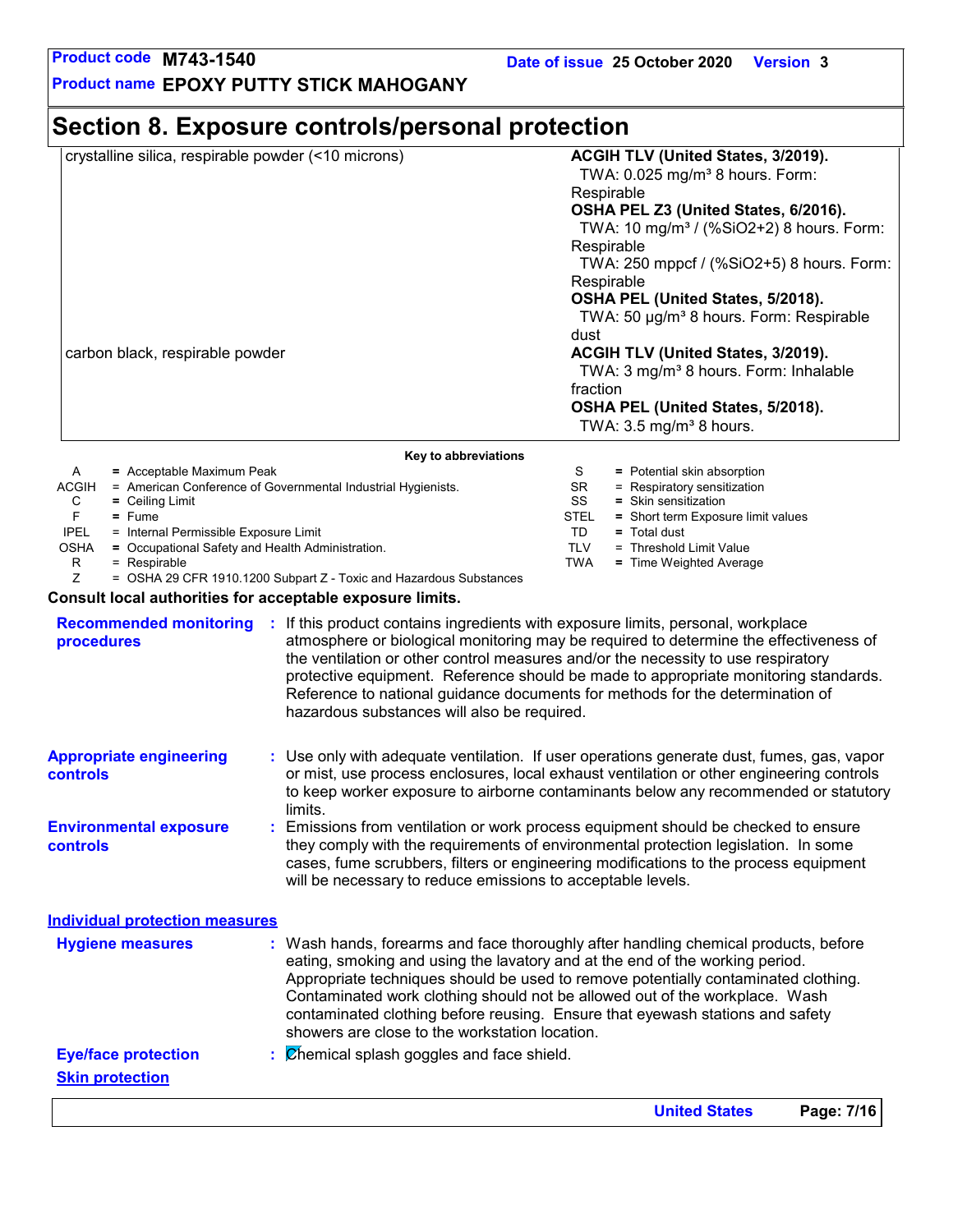**Product name EPOXY PUTTY STICK MAHOGANY**

## **Section 8. Exposure controls/personal protection**

| <b>Hand protection</b>        | : Chemical-resistant, impervious gloves complying with an approved standard should be<br>worn at all times when handling chemical products if a risk assessment indicates this is<br>necessary. Considering the parameters specified by the glove manufacturer, check<br>during use that the gloves are still retaining their protective properties. It should be<br>noted that the time to breakthrough for any glove material may be different for different<br>glove manufacturers. In the case of mixtures, consisting of several substances, the<br>protection time of the gloves cannot be accurately estimated. |
|-------------------------------|------------------------------------------------------------------------------------------------------------------------------------------------------------------------------------------------------------------------------------------------------------------------------------------------------------------------------------------------------------------------------------------------------------------------------------------------------------------------------------------------------------------------------------------------------------------------------------------------------------------------|
| <b>Gloves</b>                 | : <i>pitrile</i> neoprene                                                                                                                                                                                                                                                                                                                                                                                                                                                                                                                                                                                              |
| <b>Body protection</b>        | : Personal protective equipment for the body should be selected based on the task being<br>performed and the risks involved and should be approved by a specialist before<br>handling this product.                                                                                                                                                                                                                                                                                                                                                                                                                    |
| <b>Other skin protection</b>  | : Appropriate footwear and any additional skin protection measures should be selected<br>based on the task being performed and the risks involved and should be approved by a<br>specialist before handling this product.                                                                                                                                                                                                                                                                                                                                                                                              |
| <b>Respiratory protection</b> | : Respirator selection must be based on known or anticipated exposure levels, the<br>hazards of the product and the safe working limits of the selected respirator. If workers<br>are exposed to concentrations above the exposure limit, they must use appropriate,<br>certified respirators. Use a properly fitted, air-purifying or air-fed respirator complying<br>with an approved standard if a risk assessment indicates this is necessary.                                                                                                                                                                     |

## **Section 9. Physical and chemical properties**

| <b>Appearance</b>                                 |                                                              |
|---------------------------------------------------|--------------------------------------------------------------|
| <b>Physical state</b>                             | : Solid.                                                     |
| <b>Color</b>                                      | : Not available.                                             |
| <b>Odor</b>                                       | : Not available.                                             |
| <b>Odor threshold</b>                             | : Not available.                                             |
| pH                                                | : Not available.                                             |
| <b>Melting point</b>                              | : Not available.                                             |
| <b>Boiling point</b>                              | : Not available.                                             |
| <b>Flash point</b>                                | : Closed cup: Not applicable.                                |
| <b>Auto-ignition temperature</b>                  | : Not available.                                             |
| <b>Decomposition temperature</b>                  | : Not available.                                             |
| <b>Flammability (solid, gas)</b>                  | : Not available.                                             |
| Lower and upper explosive<br>(flammable) limits   | : Not available.                                             |
| <b>Evaporation rate</b>                           | : Not available.                                             |
| <b>Vapor pressure</b>                             | : Not available.                                             |
| <b>Vapor density</b>                              | : Not available.                                             |
| <b>Relative density</b>                           | : 0.94                                                       |
| Density (Ibs / gal)                               | : 7.84                                                       |
| <b>Solubility</b>                                 | : Insoluble in the following materials: cold water.          |
| <b>Partition coefficient: n-</b><br>octanol/water | : Not available.                                             |
| <b>Viscosity</b>                                  | : Kinematic $(40^{\circ}C (104^{\circ}F))$ : Not applicable. |
| <b>Volatility</b>                                 | $\frac{1}{2}$ 0% (v/v), 0% (w/w)                             |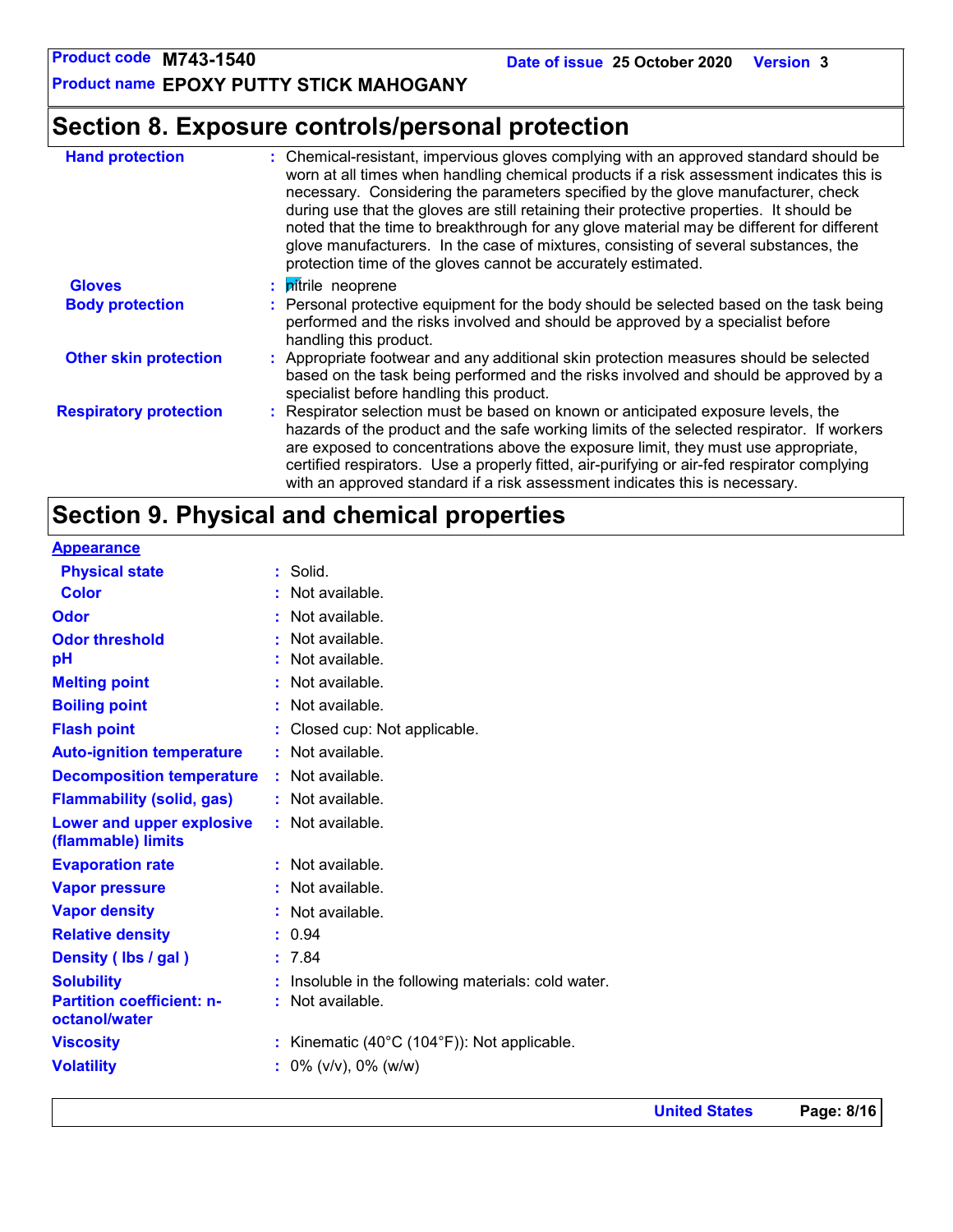## **Section 9. Physical and chemical properties**

**% Solid. (w/w) :** 100

| <b>Reactivity</b>                                   | : No specific test data related to reactivity available for this product or its ingredients.                                                  |
|-----------------------------------------------------|-----------------------------------------------------------------------------------------------------------------------------------------------|
| <b>Chemical stability</b>                           | : The product is stable.                                                                                                                      |
| <b>Possibility of hazardous</b><br><b>reactions</b> | : Under normal conditions of storage and use, hazardous reactions will not occur.                                                             |
| <b>Conditions to avoid</b>                          | : When exposed to high temperatures may produce hazardous decomposition products.<br>Refer to protective measures listed in sections 7 and 8. |
| <b>Incompatible materials</b>                       | : Keep away from the following materials to prevent strong exothermic reactions:<br>oxidizing agents, strong alkalis, strong acids.           |
| <b>Hazardous decomposition</b><br>products          | : Decomposition products may include the following materials: carbon monoxide, carbon<br>dioxide, smoke, oxides of nitrogen.                  |

## **Section 11. Toxicological information**

### **Information on toxicological effects**

### **Acute toxicity**

| <b>Product/ingredient name</b>           | <b>Result</b>                                          | <b>Species</b> | <b>Dose</b>  | <b>Exposure</b> |
|------------------------------------------|--------------------------------------------------------|----------------|--------------|-----------------|
| $\vert$ $\sigma$ = [4-(2,3-epoxipropoxi) | LD50 Dermal                                            | Rabbit         | 23000 mg/kg  |                 |
| phenyl]propane                           |                                                        |                |              |                 |
|                                          | LD50 Oral                                              | Rat            | 15000 mg/kg  |                 |
| Epoxy resin (MW $\leq$ 700)              | LD50 Dermal                                            | Rabbit         | $>2$ g/kg    |                 |
|                                          | LD50 Oral                                              | Rat            | $>2$ g/kg    |                 |
| $2,4,6$ -tris                            | LD50 Dermal                                            | Rabbit         | $1.28$ g/kg  |                 |
| (dimethylaminomethyl)phenol              |                                                        |                |              |                 |
|                                          | LD50 Dermal                                            | Rat            | 1280 mg/kg   |                 |
|                                          | LD50 Oral                                              | Rat            | $1200$ mg/kg |                 |
| diiron trioxide                          | LC50 Inhalation Dusts and mists                        | Rat            | $>5$ mg/l    | 4 hours         |
|                                          | LD50 Oral                                              | Rat            | $10$ g/kg    |                 |
| carbon black, respirable                 | LD50 Oral                                              | Rat            | $>10$ g/kg   |                 |
| powder                                   |                                                        |                |              |                 |
| <b>Conclusion/Summary</b>                | $:$ There are no data available on the mixture itself. |                |              |                 |

### **Irritation/Corrosion**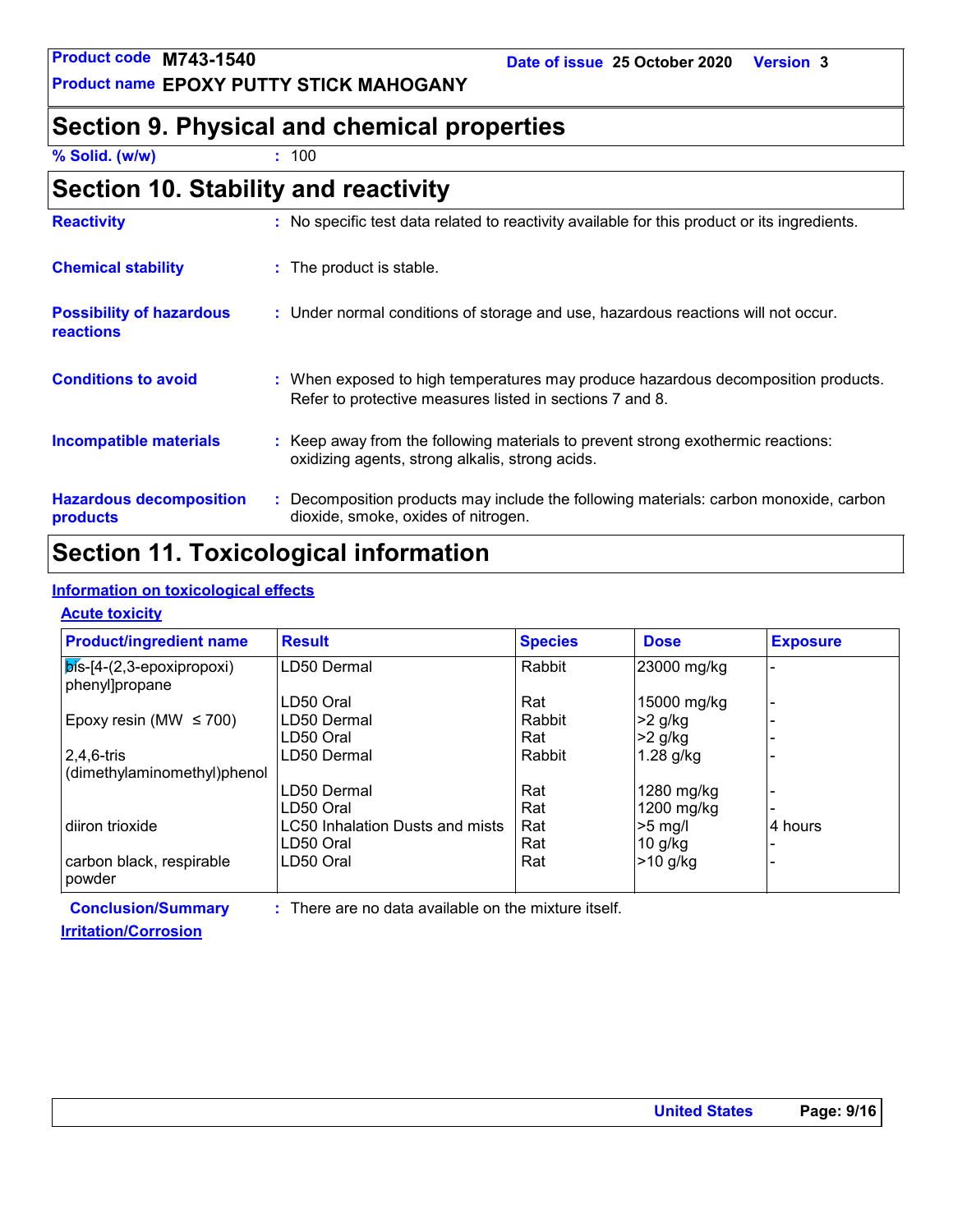### **Product name EPOXY PUTTY STICK MAHOGANY**

## **Section 11. Toxicological information**

| <b>Product/ingredient name</b>                     | <b>Result</b>                                |             |                | <b>Species</b><br><b>Score</b>                       |             | <b>Exposure</b> |          | <b>Observation</b> |  |
|----------------------------------------------------|----------------------------------------------|-------------|----------------|------------------------------------------------------|-------------|-----------------|----------|--------------------|--|
| $b$ is-[4- $(2,3$ -epoxipropoxi)                   | Eyes - Redness of the                        |             |                | Rabbit                                               | 0.4         |                 | 24 hours |                    |  |
| phenyl]propane                                     | conjunctivae                                 |             |                |                                                      |             |                 |          |                    |  |
|                                                    | Eyes - Mild irritant                         |             |                | Rabbit                                               |             |                 | 24 hours |                    |  |
|                                                    | Skin - Erythema/Eschar                       |             |                | Rabbit                                               | 0.8         |                 | 4 hours  |                    |  |
|                                                    | Skin - Edema                                 |             |                | Rabbit                                               | 0.5         |                 | 4 hours  |                    |  |
| Epoxy resin (MW $\leq$ 700)                        | Skin - Mild irritant<br>Skin - Mild irritant |             |                | Rabbit<br>Rabbit                                     |             |                 | 4 hours  |                    |  |
|                                                    | Eyes - Mild irritant                         |             |                | Rabbit                                               |             |                 |          |                    |  |
| 2,4,6-tris                                         | Skin - Visible necrosis                      |             |                | Rabbit                                               |             |                 | 4 hours  | 7 days             |  |
| (dimethylaminomethyl)phenol                        |                                              |             |                |                                                      |             |                 |          |                    |  |
| <b>Conclusion/Summary</b>                          |                                              |             |                |                                                      |             |                 |          |                    |  |
| <b>Skin</b>                                        |                                              |             |                | There are no data available on the mixture itself.   |             |                 |          |                    |  |
| <b>Eyes</b>                                        |                                              |             |                | There are no data available on the mixture itself.   |             |                 |          |                    |  |
|                                                    |                                              |             |                | There are no data available on the mixture itself.   |             |                 |          |                    |  |
| <b>Respiratory</b>                                 |                                              |             |                |                                                      |             |                 |          |                    |  |
| <b>Sensitization</b>                               |                                              |             |                |                                                      |             |                 |          |                    |  |
| <b>Product/ingredient name</b>                     | <b>Route of</b>                              |             | <b>Species</b> |                                                      |             | <b>Result</b>   |          |                    |  |
|                                                    | exposure                                     |             |                |                                                      |             |                 |          |                    |  |
| $b$ is-[4- $(2,3$ -epoxipropoxi)<br>phenyl]propane | skin                                         |             | Mouse          |                                                      | Sensitizing |                 |          |                    |  |
| Epoxy resin (MW $\leq$ 700)                        | skin                                         |             | Mouse          |                                                      | Sensitizing |                 |          |                    |  |
| $2,4,6$ -tris                                      | skin                                         |             | Guinea pig     |                                                      | Sensitizing |                 |          |                    |  |
| (dimethylaminomethyl)phenol                        |                                              |             |                |                                                      |             |                 |          |                    |  |
| <b>Conclusion/Summary</b>                          |                                              |             |                |                                                      |             |                 |          |                    |  |
| <b>Skin</b>                                        |                                              |             |                | There are no data available on the mixture itself.   |             |                 |          |                    |  |
| <b>Respiratory</b>                                 |                                              |             |                | There are no data available on the mixture itself.   |             |                 |          |                    |  |
| <b>Mutagenicity</b>                                |                                              |             |                |                                                      |             |                 |          |                    |  |
| <b>Conclusion/Summary</b>                          |                                              |             |                | : There are no data available on the mixture itself. |             |                 |          |                    |  |
| <b>Carcinogenicity</b>                             |                                              |             |                |                                                      |             |                 |          |                    |  |
| <b>Conclusion/Summary</b>                          |                                              |             |                | : There are no data available on the mixture itself. |             |                 |          |                    |  |
| <b>Classification</b>                              |                                              |             |                |                                                      |             |                 |          |                    |  |
| <b>Product/ingredient name</b>                     | <b>OSHA</b>                                  | <b>IARC</b> | <b>NTP</b>     |                                                      |             |                 |          |                    |  |
| glass, oxide, chemicals                            |                                              | 3           |                |                                                      |             |                 |          |                    |  |
| bis-[4-(2,3-epoxipropoxi)                          |                                              | 3           |                |                                                      |             |                 |          |                    |  |
|                                                    |                                              |             |                |                                                      |             |                 |          |                    |  |
| phenyl]propane                                     |                                              | 3           |                |                                                      |             |                 |          |                    |  |
| diiron trioxide                                    |                                              |             |                |                                                      |             |                 |          |                    |  |
| crystalline silica, respirable                     | $\blacksquare$                               | 1           |                | Known to be a human carcinogen.                      |             |                 |          |                    |  |
| powder (<10 microns)                               |                                              |             |                |                                                      |             |                 |          |                    |  |
| carbon black, respirable<br>powder                 |                                              | 2B          |                |                                                      |             |                 |          |                    |  |

**IARC: 1, 2A, 2B, 3, 4 NTP: Known to be a human carcinogen; Reasonably anticipated to be a human carcinogen OSHA: + Not listed/not regulated: -**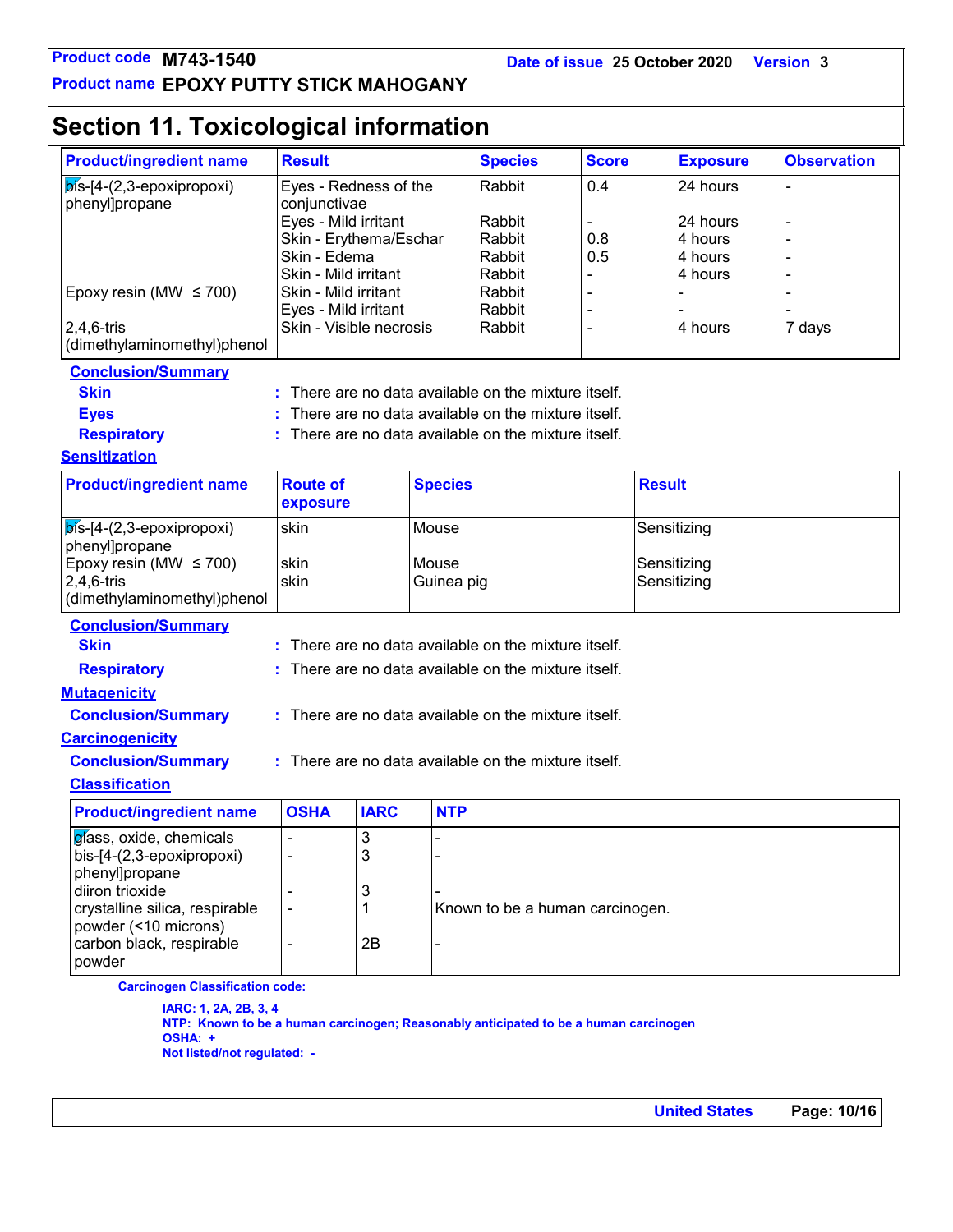## **Section 11. Toxicological information**

### **Reproductive toxicity**

**Conclusion/Summary :**

: There are no data available on the mixture itself.

### **Teratogenicity**

**Conclusion/Summary :** : There are no data available on the mixture itself.

### **Specific target organ toxicity (single exposure)**

| <b>Name</b>                             | <b>Category</b> | <b>Route of</b><br><b>exposure</b> | <b>Target organs</b>                     |
|-----------------------------------------|-----------------|------------------------------------|------------------------------------------|
| Talc, not containing asbestiform fibres | Category 3      |                                    | Respiratory tract<br><b>l</b> irritation |

### **Specific target organ toxicity (repeated exposure)**

| <b>Name</b>                                         | <b>Category</b> | <b>Route of</b><br><b>Lexposure</b> | <b>Target organs</b> |
|-----------------------------------------------------|-----------------|-------------------------------------|----------------------|
| crystalline silica, respirable powder (<10 microns) | Category 1      | Tinhalation                         |                      |

**Target organs :** Contains material which causes damage to the following organs: liver, spleen, bone marrow.

Contains material which may cause damage to the following organs: kidneys, lungs, cardiovascular system, upper respiratory tract, immune system, skin, eyes.

### **Aspiration hazard**

Not available.

### **Information on the likely routes of exposure**

## **Potential acute health effects**

| <b>Eye contact</b>                  | $\mathcal{C}$ auses serious eye damage.                                                  |
|-------------------------------------|------------------------------------------------------------------------------------------|
| <b>Inhalation</b>                   | : May cause respiratory irritation.                                                      |
| <b>Skin contact</b>                 | $\therefore$ $\emptyset$ auses severe burns. May cause an allergic skin reaction.        |
| <b>Ingestion</b>                    | : No known significant effects or critical hazards.                                      |
| <b>Over-exposure signs/symptoms</b> |                                                                                          |
| <b>Eye contact</b>                  | $\therefore$ Adverse symptoms may include the following:                                 |
|                                     | pain                                                                                     |
|                                     | watering                                                                                 |
|                                     | redness                                                                                  |
| <b>Inhalation</b>                   | : Adverse symptoms may include the following:<br>respiratory tract irritation            |
|                                     | coughing                                                                                 |
| <b>Skin contact</b>                 | $\therefore$ Adverse symptoms may include the following:<br>pain or irritation           |
|                                     | redness                                                                                  |
|                                     | blistering may occur                                                                     |
| <b>Ingestion</b>                    | : Adverse symptoms may include the following:                                            |
|                                     | stomach pains                                                                            |
|                                     | Delayed and immediate effects and also chronic effects from short and long term exposure |
|                                     |                                                                                          |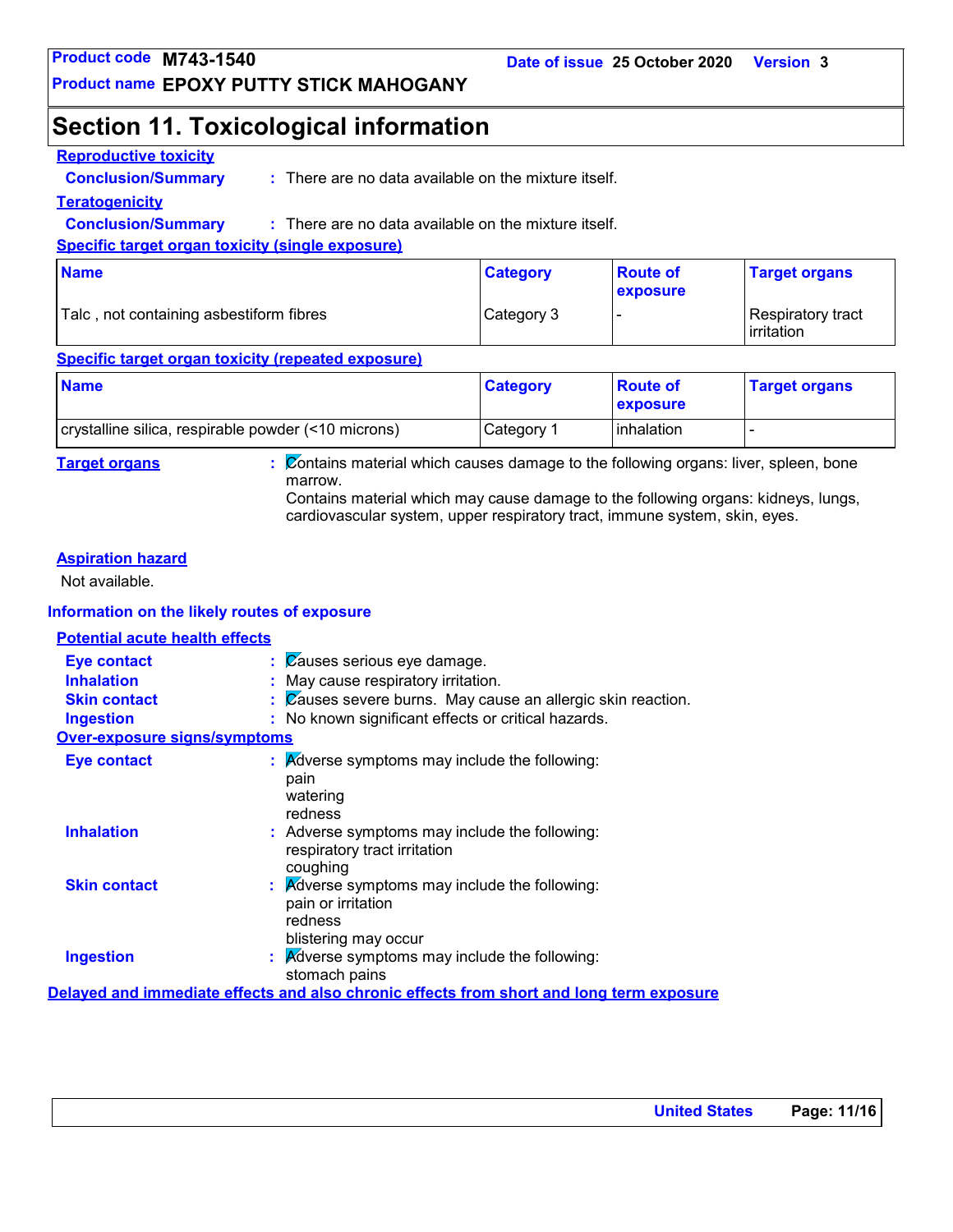**Product name EPOXY PUTTY STICK MAHOGANY**

## **Section 11. Toxicological information**

| <b>Conclusion/Summary</b>                    | : There are no data available on the mixture itself. This product contains crystalline silica<br>which can cause lung cancer or silicosis. The risk of cancer depends on the duration<br>and level of exposure to dust from sanding surfaces or mist from spray applications.<br>Exposure to component solvent vapor concentrations in excess of the stated<br>occupational exposure limit may result in adverse health effects such as mucous<br>membrane and respiratory system irritation and adverse effects on the kidneys, liver<br>and central nervous system. Symptoms and signs include headache, dizziness, fatigue,<br>muscular weakness, drowsiness and, in extreme cases, loss of consciousness.<br>Solvents may cause some of the above effects by absorption through the skin. There is<br>some evidence that repeated exposure to organic solvent vapors in combination with<br>constant loud noise can cause greater hearing loss than expected from exposure to<br>noise alone. Ingestion may cause nausea, diarrhea and vomiting. This takes into<br>account, where known, delayed and immediate effects and also chronic effects of<br>components from short-term and long-term exposure by oral, inhalation and dermal<br>routes of exposure and eye contact. |
|----------------------------------------------|------------------------------------------------------------------------------------------------------------------------------------------------------------------------------------------------------------------------------------------------------------------------------------------------------------------------------------------------------------------------------------------------------------------------------------------------------------------------------------------------------------------------------------------------------------------------------------------------------------------------------------------------------------------------------------------------------------------------------------------------------------------------------------------------------------------------------------------------------------------------------------------------------------------------------------------------------------------------------------------------------------------------------------------------------------------------------------------------------------------------------------------------------------------------------------------------------------------------------------------------------------------------------------|
| <b>Short term exposure</b>                   |                                                                                                                                                                                                                                                                                                                                                                                                                                                                                                                                                                                                                                                                                                                                                                                                                                                                                                                                                                                                                                                                                                                                                                                                                                                                                    |
| <b>Potential immediate</b><br><b>effects</b> | : There are no data available on the mixture itself.                                                                                                                                                                                                                                                                                                                                                                                                                                                                                                                                                                                                                                                                                                                                                                                                                                                                                                                                                                                                                                                                                                                                                                                                                               |
| <b>Potential delayed effects</b>             | $:$ There are no data available on the mixture itself.                                                                                                                                                                                                                                                                                                                                                                                                                                                                                                                                                                                                                                                                                                                                                                                                                                                                                                                                                                                                                                                                                                                                                                                                                             |
| <b>Long term exposure</b>                    |                                                                                                                                                                                                                                                                                                                                                                                                                                                                                                                                                                                                                                                                                                                                                                                                                                                                                                                                                                                                                                                                                                                                                                                                                                                                                    |
| <b>Potential immediate</b><br>effects        | $:$ There are no data available on the mixture itself.                                                                                                                                                                                                                                                                                                                                                                                                                                                                                                                                                                                                                                                                                                                                                                                                                                                                                                                                                                                                                                                                                                                                                                                                                             |
| <b>Potential delayed effects</b>             | : There are no data available on the mixture itself.                                                                                                                                                                                                                                                                                                                                                                                                                                                                                                                                                                                                                                                                                                                                                                                                                                                                                                                                                                                                                                                                                                                                                                                                                               |
| <b>Potential chronic health effects</b>      |                                                                                                                                                                                                                                                                                                                                                                                                                                                                                                                                                                                                                                                                                                                                                                                                                                                                                                                                                                                                                                                                                                                                                                                                                                                                                    |
| <b>General</b>                               | $\mathcal{C}$ (Zauses damage to organs through prolonged or repeated exposure. Once sensitized, a<br>severe allergic reaction may occur when subsequently exposed to very low levels.                                                                                                                                                                                                                                                                                                                                                                                                                                                                                                                                                                                                                                                                                                                                                                                                                                                                                                                                                                                                                                                                                              |
| <b>Carcinogenicity</b>                       | : May cause cancer. Risk of cancer depends on duration and level of exposure.                                                                                                                                                                                                                                                                                                                                                                                                                                                                                                                                                                                                                                                                                                                                                                                                                                                                                                                                                                                                                                                                                                                                                                                                      |
| <b>Mutagenicity</b>                          | : No known significant effects or critical hazards.                                                                                                                                                                                                                                                                                                                                                                                                                                                                                                                                                                                                                                                                                                                                                                                                                                                                                                                                                                                                                                                                                                                                                                                                                                |
| <b>Reproductive toxicity</b>                 | : No known significant effects or critical hazards.                                                                                                                                                                                                                                                                                                                                                                                                                                                                                                                                                                                                                                                                                                                                                                                                                                                                                                                                                                                                                                                                                                                                                                                                                                |

### **Numerical measures of toxicity**

### **Acute toxicity estimates**

| <b>Product/ingredient name</b>          | Oral (mg/<br>kg) | <b>Dermal</b><br>(mg/kg) | <b>Inhalation</b><br>(gases)<br>(ppm) | <b>Inhalation</b><br>(vapors)<br>(mg/l) | <b>Inhalation</b><br>dusts and<br>mists) (mg/ |
|-----------------------------------------|------------------|--------------------------|---------------------------------------|-----------------------------------------|-----------------------------------------------|
| <b>MOHAWK MAHOGANY 7 WOOD REPAIR</b>    | 15972.4          | 7119.2                   | N/A                                   | N/A                                     | N/A                                           |
| bis-[4-(2,3-epoxipropoxi)phenyl]propane | 15000            | 23000                    | N/A                                   | N/A                                     | N/A                                           |
| Epoxy resin (MW $\leq$ 700)             | 2500             | 2500                     | N/A                                   | N/A                                     | N/A                                           |
| 2,4,6-tris(dimethylaminomethyl)phenol   | 1200             | 1280                     | N/A                                   | N/A                                     | N/A                                           |
| diiron trioxide                         | 10000            | N/A                      | N/A                                   | N/A                                     | N/A                                           |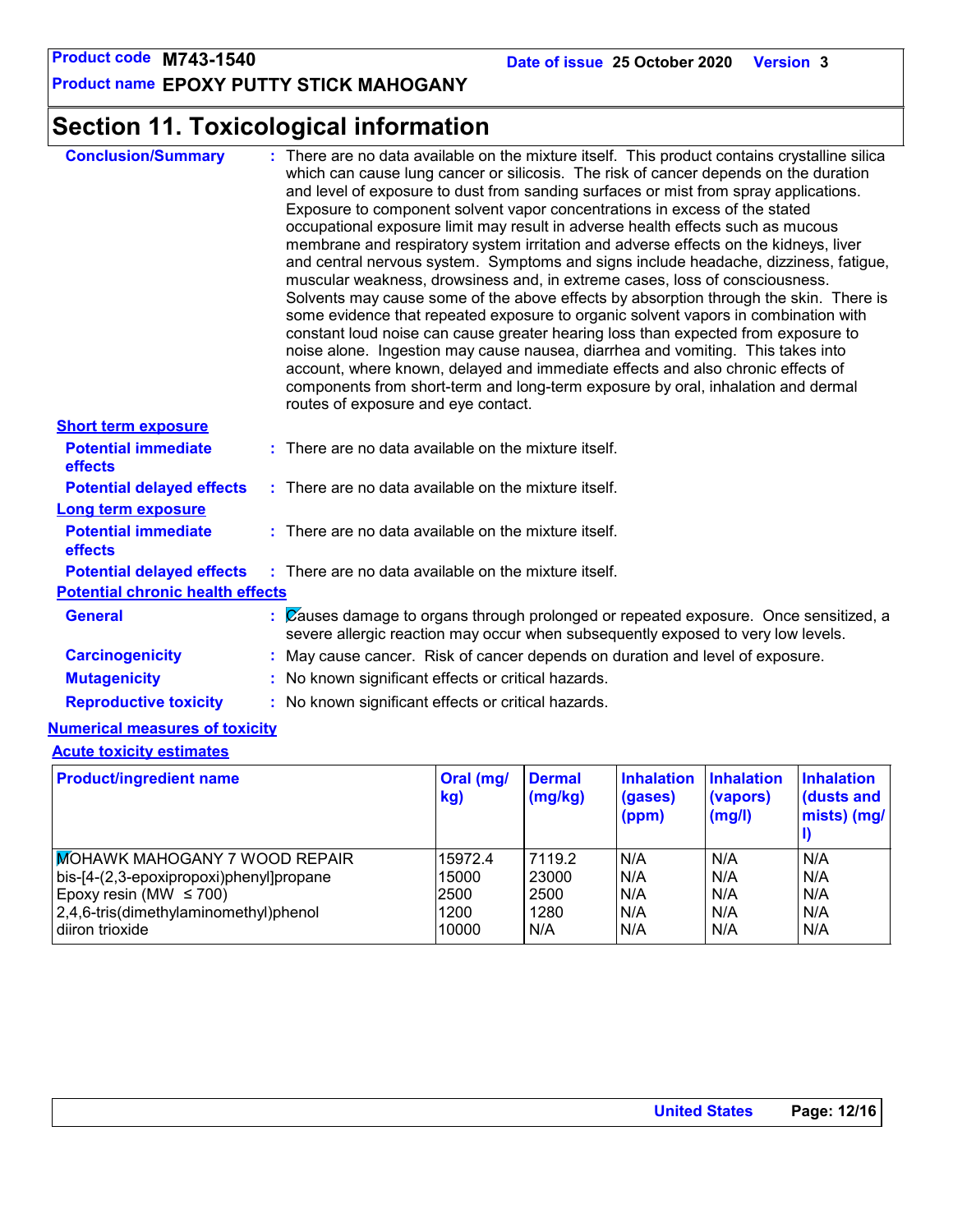## **Section 12. Ecological information**

### **Toxicity**

| <b>Product/ingredient name</b>                       | <b>Result</b>                   | <b>Species</b>          | <b>Exposure</b> |
|------------------------------------------------------|---------------------------------|-------------------------|-----------------|
| $ \vec{b}$ s-[4-(2,3-epoxipropoxi)<br>phenyl]propane | Acute LC50 1.8 mg/l Fresh water | Daphnia - daphnia magna | 48 hours        |
|                                                      | Chronic NOEC 0.3 mg/l           | Daphnia                 | 21 days         |
| Epoxy resin (MW $\leq$ 700)                          | Acute LC50 1.8 mg/l             | Daphnia                 | 48 hours        |
|                                                      | Chronic NOEC 0.3 mg/l           | Daphnia                 | $21$ days       |
| $2,4,6$ -tris                                        | Acute LC50 175 mg/l             | Fish                    | 96 hours        |
| dimethylaminomethyl)phenol                           |                                 |                         |                 |
| diiron trioxide                                      | Acute EC50 >100 mg/l            | Daphnia                 | 48 hours        |

### **Persistence and degradability**

| <b>Product/ingredient name</b>                       | Test                     | <b>Result</b> |                   | <b>Dose</b> |             | <b>Inoculum</b>  |
|------------------------------------------------------|--------------------------|---------------|-------------------|-------------|-------------|------------------|
| <b>E</b> poxy resin (MW $\leq$ 700)                  | OECD 301F                | 5 % - 28 days |                   |             |             |                  |
| <b>Product/ingredient name</b>                       | <b>Aquatic half-life</b> |               | <b>Photolysis</b> |             |             | Biodegradability |
| $ \vec{b}$ s-[4-(2,3-epoxipropoxi)<br>phenyl]propane |                          |               |                   |             | Not readily |                  |
| Epoxy resin (MW $\leq$ 700)                          |                          |               |                   |             | Not readily |                  |

### **Bioaccumulative potential**

| <b>Product/ingredient name</b>      | <b>LogP</b> <sub>ow</sub> | <b>BCI</b> | <b>Potential</b> |
|-------------------------------------|---------------------------|------------|------------------|
| <b>E</b> poxy resin (MW $\leq$ 700) |                           |            | low              |

### **Mobility in soil**

**Soil/water partition coefficient (Koc)** 

**:** Not available.

## **Section 13. Disposal considerations**

**Disposal methods :**

The generation of waste should be avoided or minimized wherever possible. Disposal of this product, solutions and any by-products should at all times comply with the requirements of environmental protection and waste disposal legislation and any regional local authority requirements. Dispose of surplus and non-recyclable products via a licensed waste disposal contractor. Waste should not be disposed of untreated to the sewer unless fully compliant with the requirements of all authorities with jurisdiction. Waste packaging should be recycled. Incineration or landfill should only be considered when recycling is not feasible. This material and its container must be disposed of in a safe way. Care should be taken when handling emptied containers that have not been cleaned or rinsed out. Empty containers or liners may retain some product residues. Avoid dispersal of spilled material and runoff and contact with soil, waterways, drains and sewers.

**Disposal should be in accordance with applicable regional, national and local laws and regulations.**

**Refer to Section 7: HANDLING AND STORAGE and Section 8: EXPOSURE CONTROLS/PERSONAL PROTECTION for additional handling information and protection of employees. Section 6. Accidental release measures**

**United States Page: 13/16**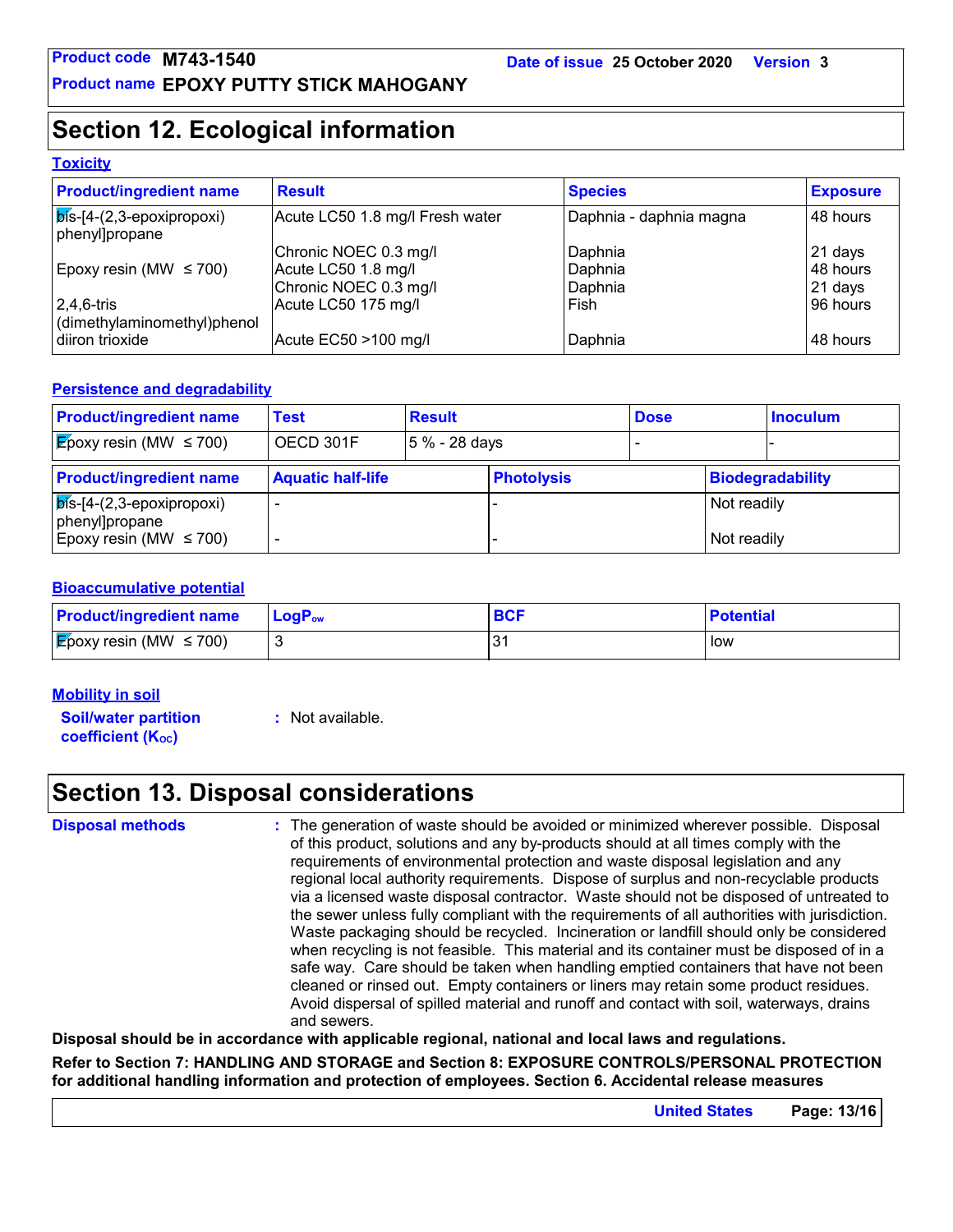### **Product name EPOXY PUTTY STICK MAHOGANY**

| Product code M743-1540<br>Date of issue 25 October 2020<br><b>Version 3</b><br><b>Product name EPOXY PUTTY STICK MAHOGANY</b> |                                                                                               |                                                                                               |                                                                                               |  |
|-------------------------------------------------------------------------------------------------------------------------------|-----------------------------------------------------------------------------------------------|-----------------------------------------------------------------------------------------------|-----------------------------------------------------------------------------------------------|--|
| <b>14. Transport information</b>                                                                                              |                                                                                               |                                                                                               |                                                                                               |  |
|                                                                                                                               | <b>DOT</b>                                                                                    | <b>IMDG</b>                                                                                   | <b>IATA</b>                                                                                   |  |
| <b>UN number</b>                                                                                                              | <b>DN1759</b>                                                                                 | <b>DN1759</b>                                                                                 | <b>JN1759</b>                                                                                 |  |
| <b>UN proper shipping</b><br>name                                                                                             | <b>CORROSIVE SOLID, N.O.S.</b>                                                                | CORROSIVE SOLID, N.O.S.                                                                       | <b>CORROSIVE SOLID, N.O.S.</b>                                                                |  |
|                                                                                                                               | $\sqrt{2}$ ,4,6-tris<br>(dimethylaminomethyl)phenol,<br>bis[(dimethylamino)methyl]<br>phenol) | $\sqrt{2}$ ,4,6-tris<br>(dimethylaminomethyl)phenol,<br>bis[(dimethylamino)methyl]<br>phenol) | $\sqrt{2}$ ,4,6-tris<br>(dimethylaminomethyl)phenol,<br>bis[(dimethylamino)methyl]<br>phenol) |  |
| <b>Transport hazard class 8</b><br>(e <sub>s</sub> )                                                                          |                                                                                               | $\overline{8'}$                                                                               | $\overline{8}$                                                                                |  |
| <b>Packing group</b>                                                                                                          | $\overline{\mathsf{W}}$                                                                       | $\overline{\mathsf{W}}$                                                                       | $\overline{\mathbf{W}}$                                                                       |  |
| <b>Environmental hazards   No.</b>                                                                                            |                                                                                               | Yes.                                                                                          | <b>Yes.</b> The environmentally<br>hazardous substance mark is<br>not required.               |  |
| <b>Marine pollutant</b><br>substances                                                                                         | Not applicable.                                                                               | $K$ is-[4- $(2,3)$ -epoxipropoxi)<br>phenyl]propane, Epoxy resin<br>(MW $\leq$ 700))          | Not applicable.                                                                               |  |

### **Additional information**

- None identified. **: DOT**
	- The marine pollutant mark is not required when transported in sizes of ≤5 L or ≤5 kg. **:**
- **IATA :** The environmentally hazardous substance mark may appear if required by other transportation regulations.

**Special precautions for user Transport within user's premises:** always transport in closed containers that are **:** upright and secure. Ensure that persons transporting the product know what to do in the event of an accident or spillage.

**Transport in bulk according :** Not applicable. **to IMO instruments**

## **Section 15. Regulatory information**

### **United States**

**IMDG**

**United States inventory (TSCA 8b) :** All components are active or exempted.

**SARA 302/304**

**SARA 304 RQ :** Not applicable.

**Composition/information on ingredients**

No products were found.

### **SARA 311/312**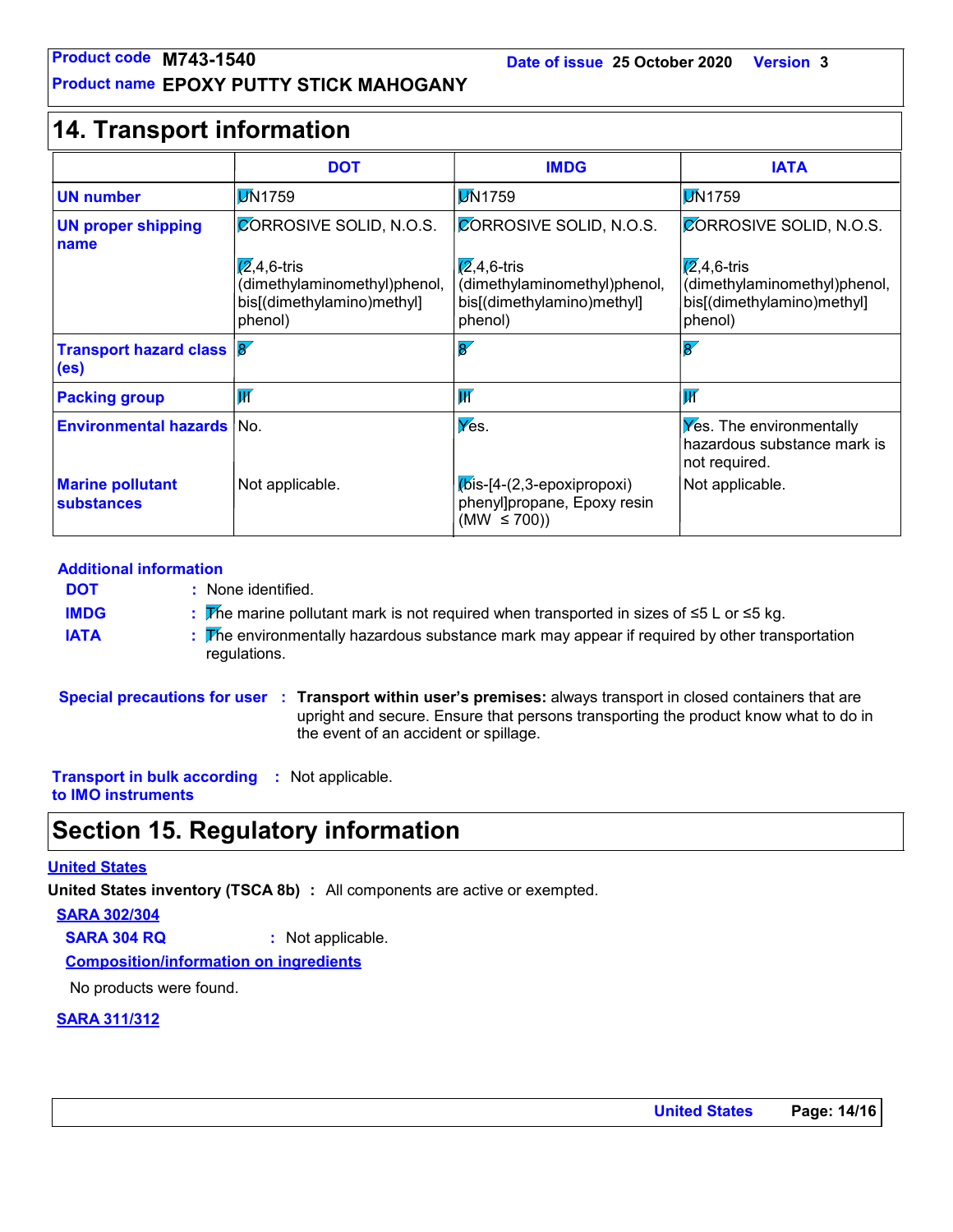**Product name EPOXY PUTTY STICK MAHOGANY**

## **Section 15. Regulatory information**

| <b>Classification</b> | : SKIN CORROSION - Category 1C                                      |
|-----------------------|---------------------------------------------------------------------|
|                       | SERIOUS EYE DAMAGE - Category 1                                     |
|                       | <b>SKIN SENSITIZATION - Category 1</b>                              |
|                       | CARCINOGENICITY - Category 1A                                       |
|                       | SPECIFIC TARGET ORGAN TOXICITY (SINGLE EXPOSURE) (Respiratory tract |
|                       | irritation) - Category 3                                            |
|                       | SPECIFIC TARGET ORGAN TOXICITY (REPEATED EXPOSURE) - Category 1     |

### **Composition/information on ingredients**

| <b>Name</b>                                                                                                             | $\frac{9}{6}$ | <b>Classification</b>                                                                           |
|-------------------------------------------------------------------------------------------------------------------------|---------------|-------------------------------------------------------------------------------------------------|
| $\overline{V}$ alc, not containing asbestiform<br>fibres                                                                | $\geq 90$     | SPECIFIC TARGET ORGAN TOXICITY (SINGLE EXPOSURE)<br>(Respiratory tract irritation) - Category 3 |
| bis-[4-(2,3-epoxipropoxi)phenyl]<br>propane                                                                             | ≥75 - ≤90     | <b>SKIN IRRITATION - Category 2</b><br>EYE IRRITATION - Category 2A                             |
|                                                                                                                         |               | SKIN SENSITIZATION - Category 1B                                                                |
| Poly[oxy(methyl-1,2-ethanediyl)],<br>α-hydro-ω-hydroxy-, ether with<br>2,2-bis(hydroxymethyl)-1,3-propanediol<br>(4:1), | ≥50 - ≤75     | SKIN SENSITIZATION - Category 1B                                                                |
| 2-hydroxy-3-mercaptopropyl<br>ether                                                                                     |               |                                                                                                 |
| Epoxy resin (MW $\leq$ 700)                                                                                             | $≥10 - ≤20$   | <b>SKIN IRRITATION - Category 2</b><br>EYE IRRITATION - Category 2A                             |
|                                                                                                                         |               | SKIN SENSITIZATION - Category 1B                                                                |
| 2,4,6-tris(dimethylaminomethyl)                                                                                         | $≥10 - ≤14$   | <b>ACUTE TOXICITY (oral) - Category 4</b>                                                       |
| phenol                                                                                                                  |               | <b>ACUTE TOXICITY (dermal) - Category 4</b><br>SKIN CORROSION - Category 1C                     |
|                                                                                                                         |               | SERIOUS EYE DAMAGE - Category 1                                                                 |
|                                                                                                                         |               | SKIN SENSITIZATION - Category 1B                                                                |
| bis[(dimethylamino)methyl]<br>phenol                                                                                    | $≥1.0 - 5.0$  | SKIN CORROSION - Category 1B<br>SERIOUS EYE DAMAGE - Category 1                                 |
| crystalline silica, respirable                                                                                          | $≥1.0 - ≤5.0$ | CARCINOGENICITY - Category 1A                                                                   |
| powder (<10 microns)                                                                                                    |               | SPECIFIC TARGET ORGAN TOXICITY (REPEATED                                                        |
| carbon black, respirable powder                                                                                         | ≤1.0          | EXPOSURE) - Category 1<br><b>COMBUSTIBLE DUSTS</b><br><b>CARCINOGENICITY - Category 2</b>       |

**Additional environmental information is contained on the Environmental Data Sheet for this product, which can be obtained from your RPM representative.**

### **California Prop. 65**

**M** WARNING: Cancer - www.P65Warnings.ca.gov.

## **Section 16. Other information**

```
Hazardous Material Information System (U.S.A.)
```
**Health Flammability** 0 **Physical hazards :** 3 \* **: :** 0

( \* ) - Chronic effects

**Caution: HMIS® ratings are based on a 0-4 rating scale, with 0 representing minimal hazards or risks, and 4 representing significant hazards or risks. Although HMIS® ratings and the associated label are not required on MSDSs or products leaving a facility under 29 CFR 1910.1200, the preparer may choose to provide them. HMIS® ratings are to be used with a fully implemented HMIS® program. HMIS® is a registered trademark and service mark of the American Coatings Association, Inc.**

**United States Page: 15/16**